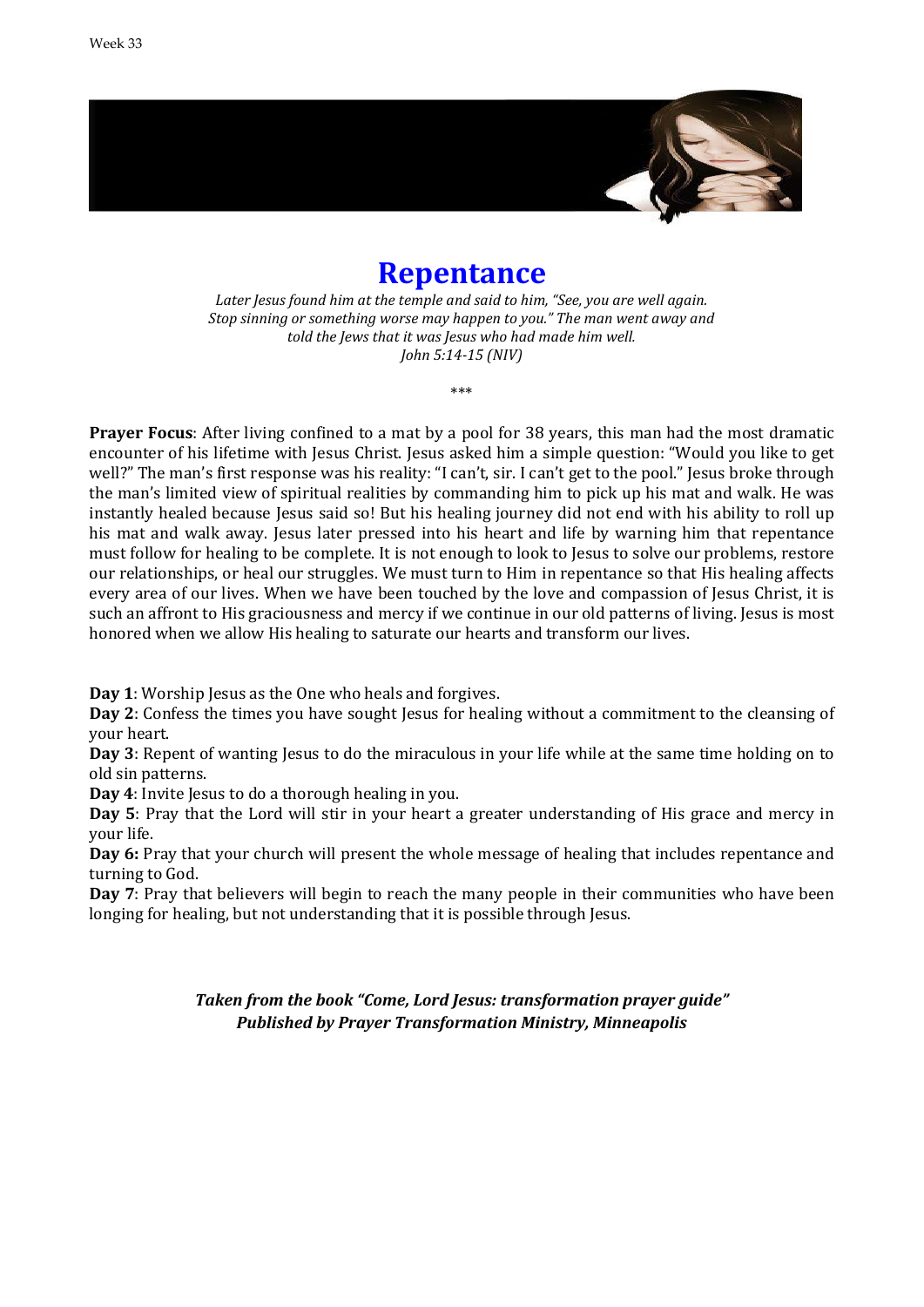## **Jesus Christ as Our Healer**

esus stunned the world with His healing power. Granted, people were amazed by His teaching and intrigued by His claims to be the Son of God. They watched with curiosity when He challenged the religious system of the day. But they were absolutely awestruck and changed forever by His compassionate healing touch.

Many times in the Gospels, it is recorded that Jesus healed *every* person, *every* disease, and *every*  demonic stranglehold that was presented to Him. Matthew relates that as Jesus traveled throughout Galilee teaching and preaching about the Good News of the Kingdom, He authenticated His claims through the power of healing:

*...And he healed people who had every kind of sickness and disease. News about him spread far beyond the borders of Galilee so that the sick were soon coming to be healed from as far away as Syria. And whatever their illness and pain, or if they were possessed by demons, or were epileptics, or were paralyzed—he healed them all. Large crowds followed him wherever he went…* (Matthew 4:23-25, NLT).

The Gospels do not record times when Jesus looked upon the sick and told them that they should live with their illnesses. His heart of compassion always overtook Him, and the result was that multitudes of people were set free and restored in an instant.

The only time it seems that Jesus was hindered in His healing was in his hometown of Nazareth. Those who knew Him were offended by Him, and as a result He healed only a few of the sick. Their unbelief restricted the unleashing of mighty miracles (Mark 6:1-6).

It is obvious in reading through Scripture that Jesus' heart was for all people to be healed. Jesus' authority and power to heal went unchallenged by even the most dramatic and seemingly hopeless situations. If a leper needed to have his skin and body completely restored—no problem. The fact that Lazarus had been dead for several days was not an issue for Jesus when it came time to call him forth from the dead. Even those tormented by demons, with supernatural strength to break chains and terrify people, found instant freedom through Jesus' healing touch.

As you pray through *Jesus Christ as Our Healer*, invite the Lord to instill in you a renewed faith that fully embraces His power to heal and restore. Perhaps we need a refreshing of our belief!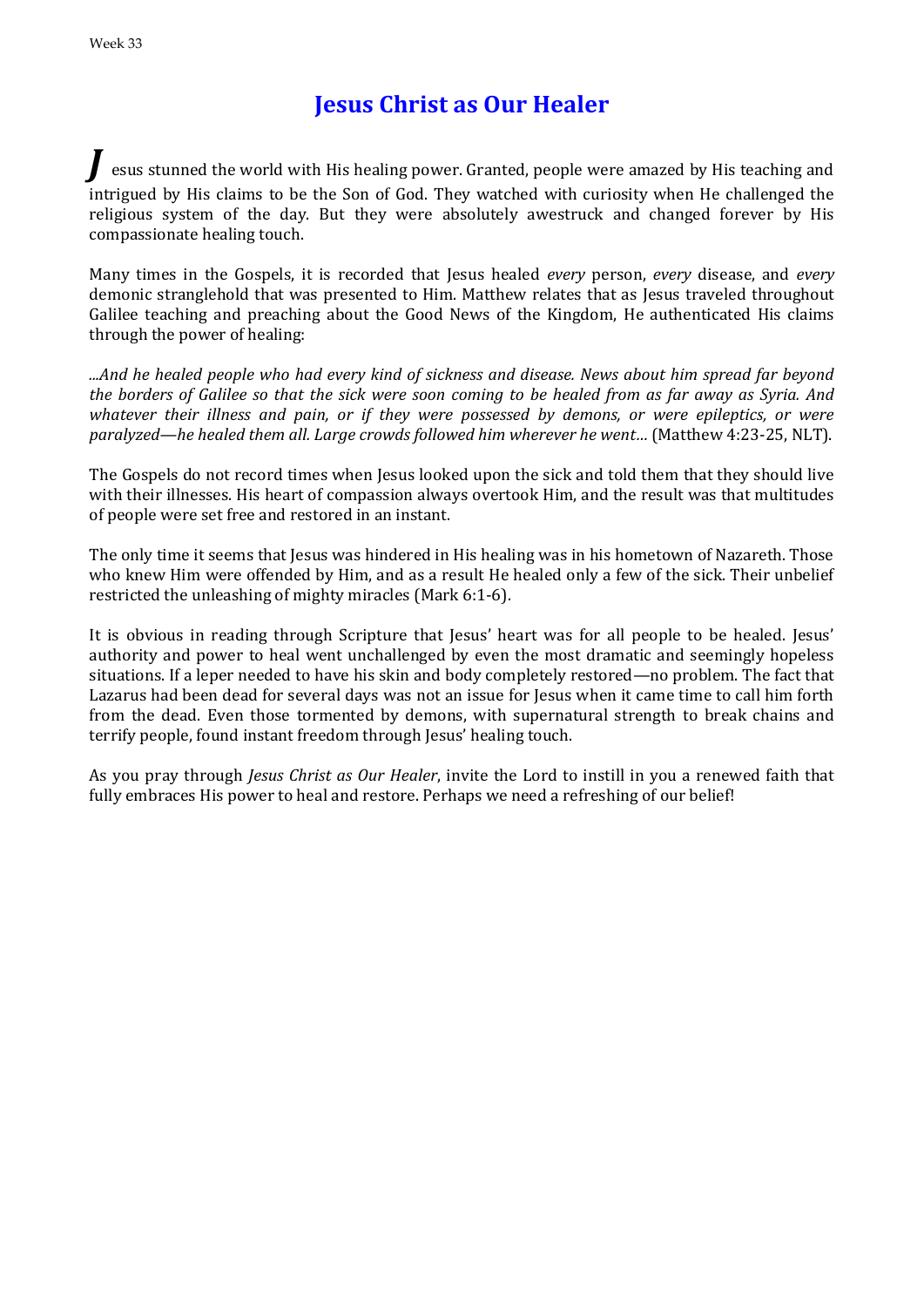## **Transformation: Jesus in Our Midst**

**A** s we pray about transformation; we need a common definition of what a truly transformed community might look like:

### **A transformed community is:**

- A neighbourhood, city, or nation whose values and institutions have been overrun by the grace and presence of God.
- A place where divine fire has not merely been summoned, but has fallen.
- A society in which natural change has been disrupted by invasive supernatural power.
- A culture that has been impacted comprehensively and undeniably by the Kingdom of God.
- A location where Kingdom values are celebrated publicly and passed on to future generations.

### **Community transformation is indicated when:**

- Political leaders publicly acknowledge their sin and dependence on God. (2 Kings 11:17-18; 23:1-3; Jonah 3:6-9).
- New laws, curricula, and business practices are put into effect (2 Chronicles 19:4-10; Nehemiah 10:31).
- The natural environment is restored to its original life-nurturing state (Leviticus 26:4-5; 2 Chronicles 7:14; Ezekiel 34:27-31).
- Economic conditions improve and lead to a discernible lessening of poverty. (2 Chronicles 17:3-5; Psalm 144:13-14; Isaiah 60:5-7; Amos 9:13).
- There is a marked change in social entertainment and vices as Kingdom values are integrated into the rhythm of daily life (Ezra 10:1-4; Nehemiah 8:10, 16-17; Acts 19:17-20).
- Crime and corruption diminish throughout the community
- (2 Kings 12:13-15; Nehemiah 5:6-12; Isaiah 60:17-18).
- Volunteerism increases as Christians recognize their responsibility to heal and undergird the community (Isaiah 58:10-12; 61:1-4).
- Restored hope and joy leads to a decline in divorce, bankruptcy, and suicide (Nehemiah 12:27- 28, 43; Isaiah 54:11-14; 61:3-7; Jeremiah 30:17-19; 31:11-13; Hosea 2:15).
- The spiritual nature of the growing socio-political renewal becomes a hot topic in secular media (2 Chronicles 20:29; Nehemiah 6:16; Isaiah 55:5; Ezekiel 36:36; Acts 19:17).
- Overwhelmed by the goodness of God, grateful Christians take the embers of revival into surrounding communities and nations (2 Chronicles 17:9; Isaiah 61:6; Acts 11:20-26).

*(Source: The Sentinel Group)*